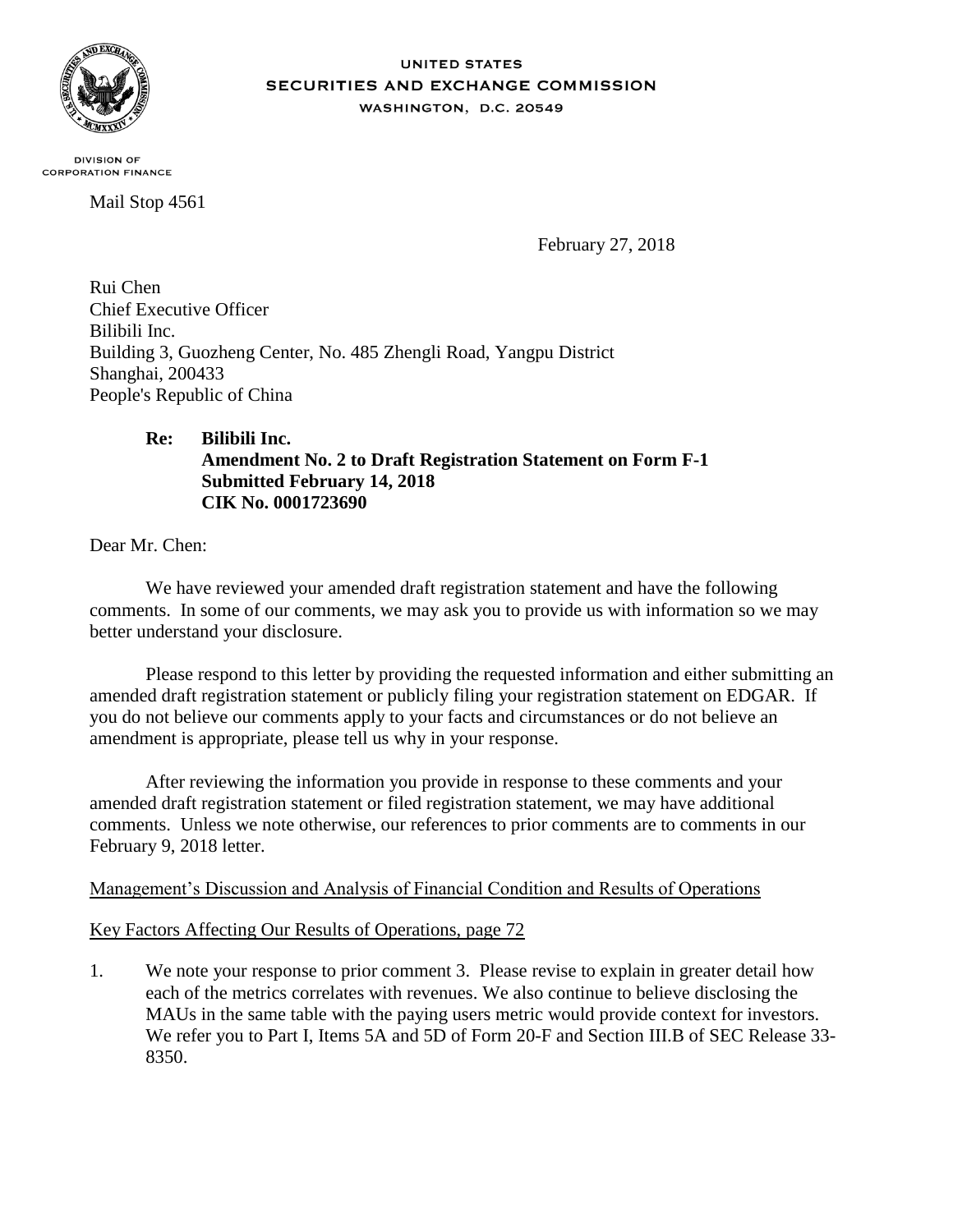Rui Chen Bilibili Inc. February 27, 2018 Page 2

- 2. Please revise to clarify the types of active users included in your MAU metric and disclose whether your games are generally free to play. Tell us your consideration of disclosing your average MAUs and average monthly paying users on the same basis. In this respect, we note that you currently disclose your average MAUs in millions and average monthly paying users in thousands. Disclosing these metrics on the same basis would help provide context for investors.
- 3. Please revise to explain why your average monthly paying users and average monthly paying users for mobile games decreased during the quarter ended December 31, 2017.

#### Results of Operations, page 78

4. We note your response to prior comment 5. Please revise to discuss the increase in mobile game revenues attributable to both new and existing paying players as well as the increase in revenues attributable to both new and existing mobile game offerings. This appears to be important information necessary to understanding your operating results considering your disclosures indicate that one of your primary challenges is to launch new games and release upgrades to attract new players and retain existing players. This also appears to be important disclosure considering the concentration risk and variability of your individual mobile game revenue contributions for each period presented. We refer you to Part I, Items 5A and 5D of Form 20-F and Section III.B of SEC Release 33-8350.

## Note 3. Concentrations and Risks

#### d) Mobile games, page F-37

5. We note your response to prior comment 11. Please revise to disclose the revenue attributable to each individual game title that contributes to more than 10% of your total mobile game revenues for each period presented. In this respect, it is unclear why you do not believe the concentration makes you vulnerable to the risk of a near-term serve impact considering that only two or three games represent the majority of your total mobile game revenues for each period presented. We refer you to ASC 275-10-50.